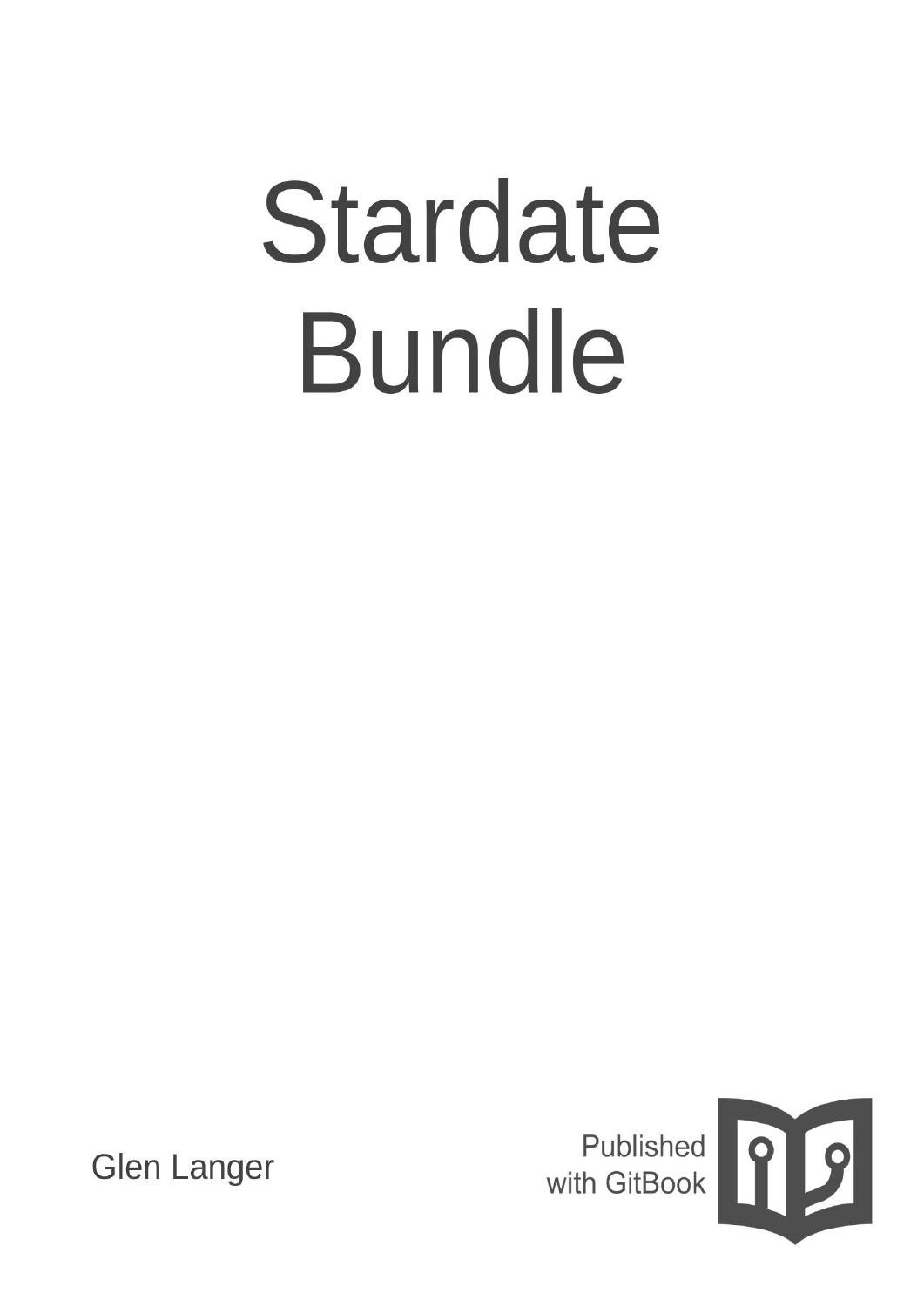# **Table of Contents**

- 1. Introduction
- 2. Overview Stardate
- 3. Installation of Stardate
- 4. [Overview](#page-2-0) Frontend / Backend
- 5. [Insert-Tags](#page-3-0)
	- i. Show the [values](#page-4-0)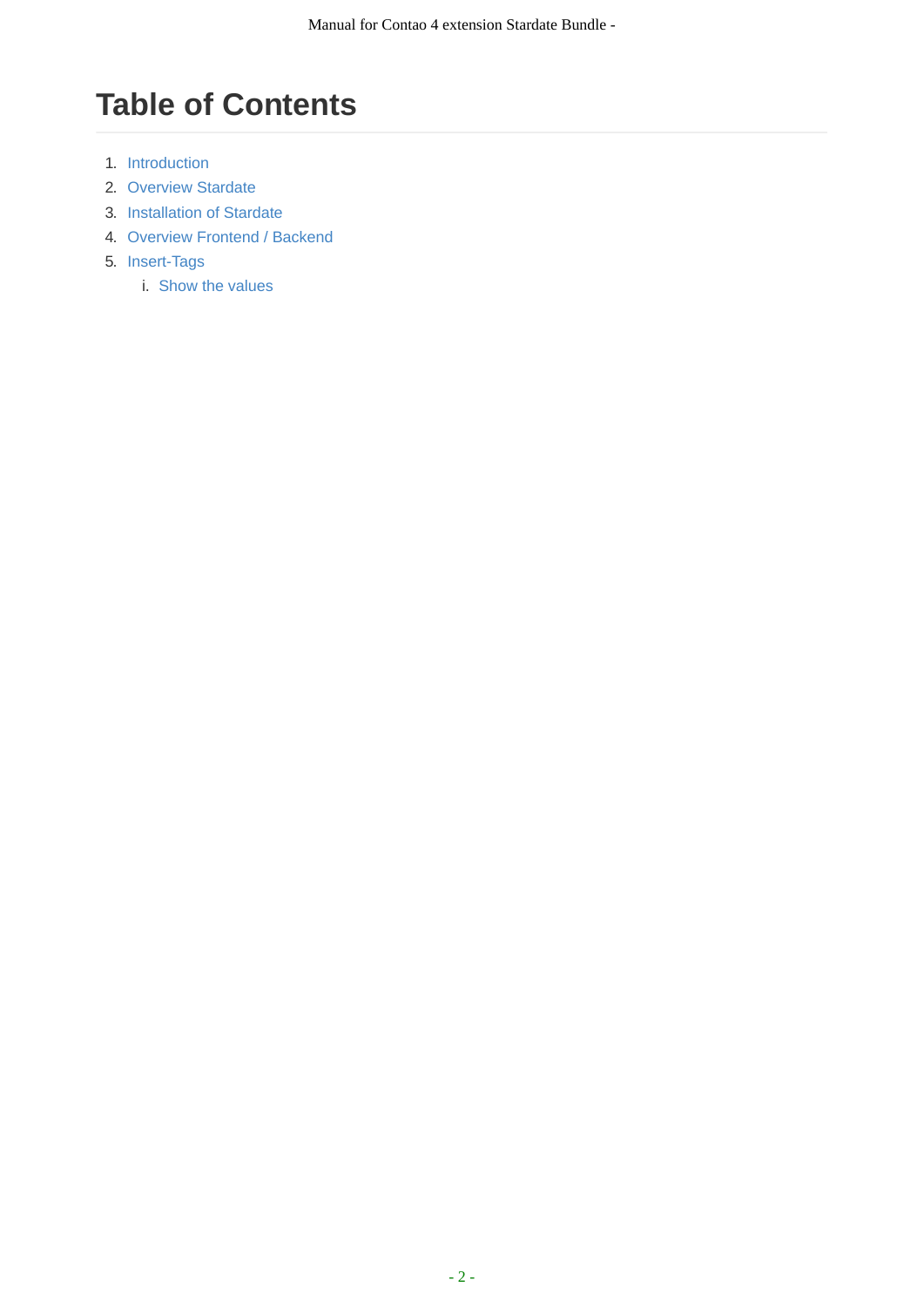# <span id="page-2-0"></span>**Manual for Contao 4 extension Stardate Bundle**

This is the manual for users of Stardate Bundle. You can always find the latest version on docs.contao.ninja.

I'm not a native English speaker. Please correct my mistakes, write an issue or send a pull request. Many [Thanks.](http://docs.contao.ninja/)

# **Table of contents**

- Overview Stardate
- Installation of Stardate
- Overview Frontend / Backend
- [Insert-Tags](#page-3-0)
	- Show the [values](#page-4-0)

# **Li[cence](#page-6-0)**

All documentations of BugBuster1701@GitHub licensed under a Creative Commons Attribution 3.0 License (CC BY-NC-SA 3.0). If you want to redistribute a modified or unmodified version of the documentation, you can do so under the license terms.

If you contribute to the [documentation,](http://creativecommons.org/licenses/by-nc-sa/3.0/) e.g. by creating pull requests, you grant us full usage rights of any content you create or upload. You also ensure that your content does not violate any third-party rights.

We are not claiming exclusive usage rights, therefore you are free to use your contributed content (e.g. texts or images) in any other project as well.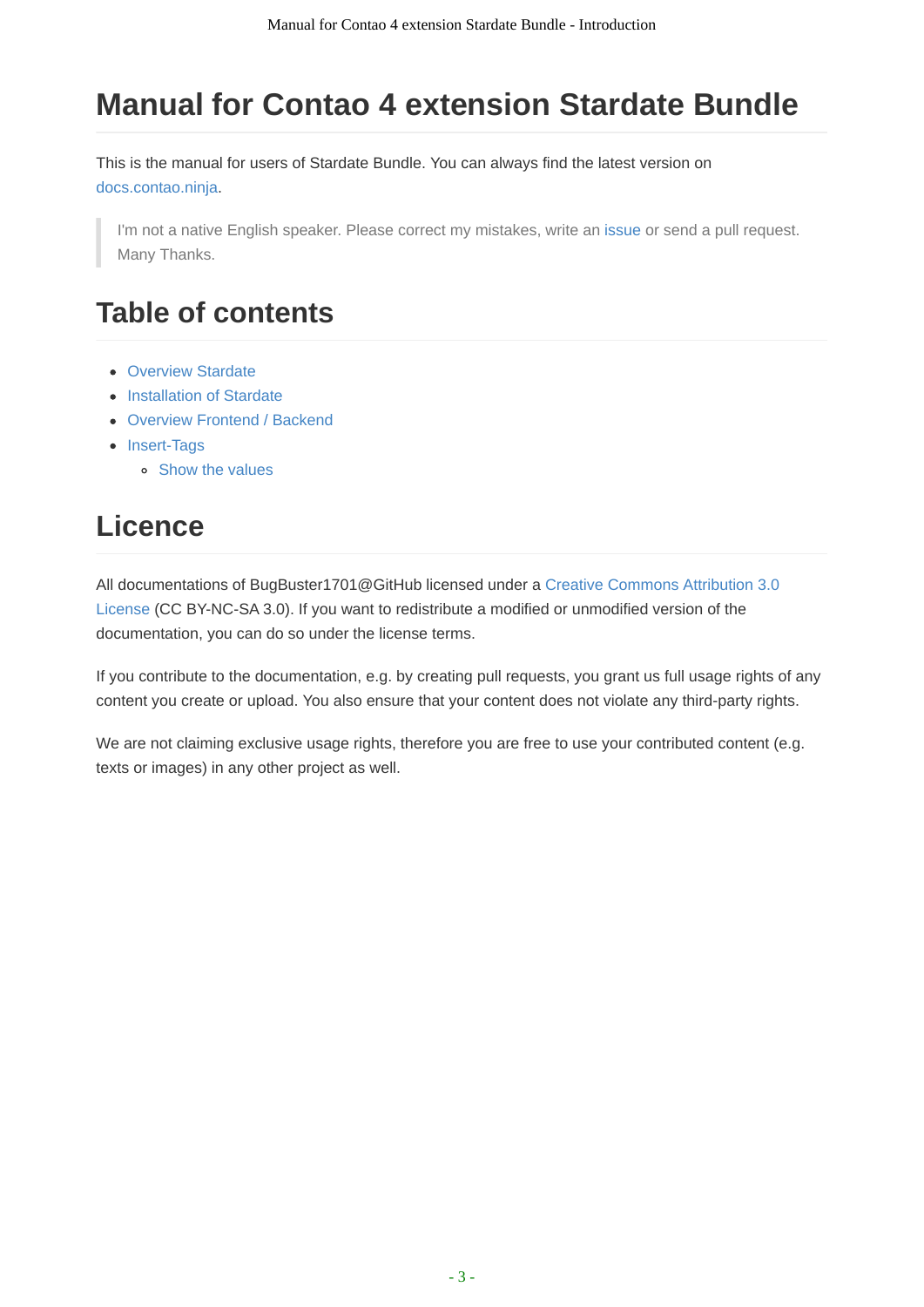# <span id="page-3-0"></span>**Overview**

The Star Trek® Stardate Bundle, is an extension which allows the Stardate can be calculated in 7 different ways.

For this there are Insert-Tags and a separate content element for testing.



# **Helpful links**

| <b>Information</b>                       | Link                 |
|------------------------------------------|----------------------|
| Developer Website                        | http://contao.ninja  |
| Link to Extension Repository (Packagist) | Packagist.org        |
| Donate the developer                     | Amazon Wunschliste   |
| Report Issues / Feature Requests         | GitHub               |
| Contao forum for questions               | community.contao.org |

# **Translations**

Translations of the texts in the Backend and the frontend are managed with using of Transifex. To create a new translation or to help to maintain an existing one, please register at transifex.com.

Project Link: https://www.transifex.com/projects/p/contao-stardate-bundle/

Howto (english): http://docs.transifex.com/faq/#translating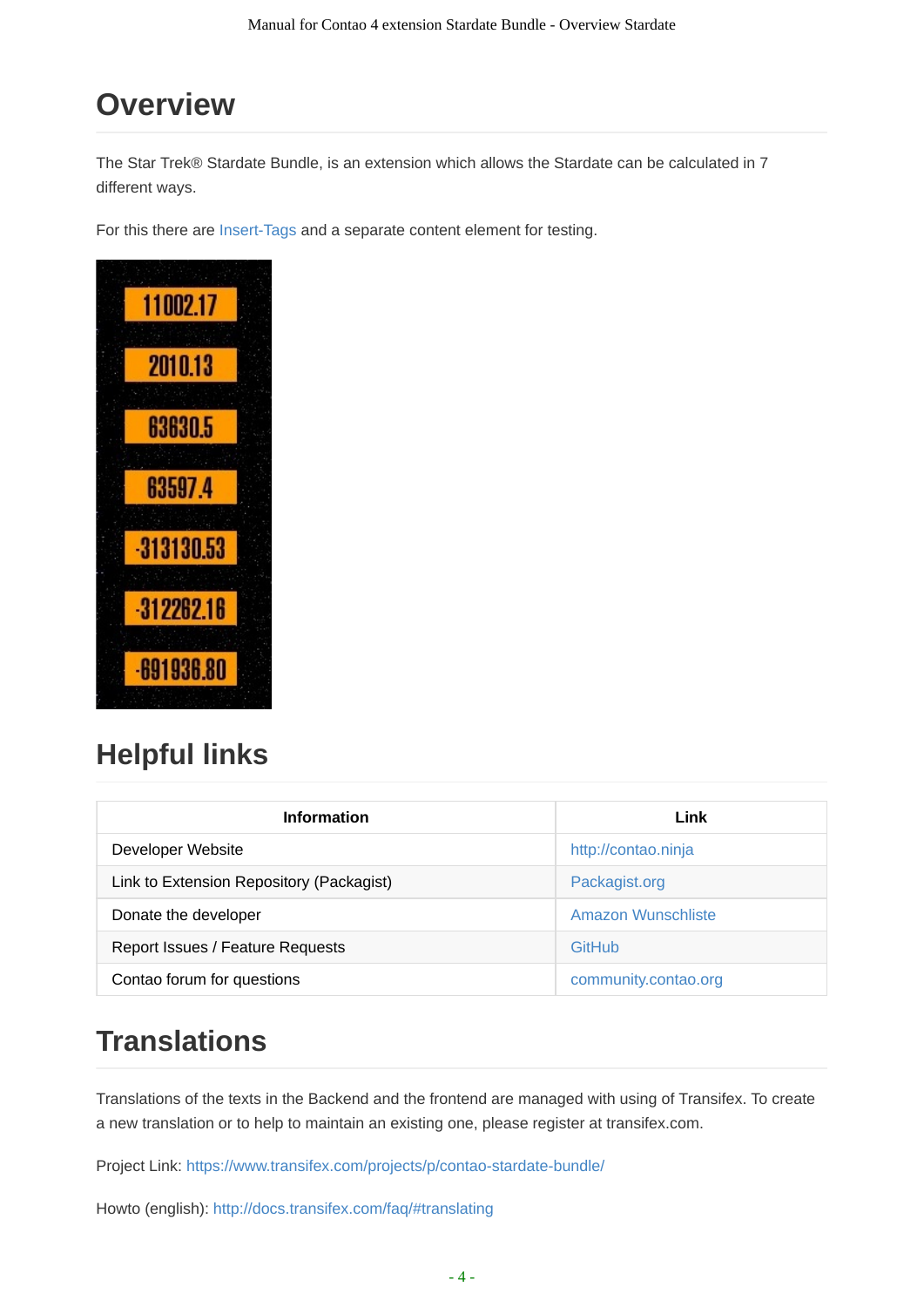# <span id="page-4-0"></span>**Installation of Stardate Bundle**

There are two types of installation for the Contao Managed-Editon

- with the Contao-Manger
- via the command line

Link to Packagist: Stardate Bundle on Packagist.org

# **Installation with [Contao-M](https://packagist.org/packages/bugbuster/contao-stardate-bundle)anager**

- search for package: bugbuster/contao-stardate-bundle
- install the package
- click on "Install Tool"
- login and update the database

## **Installation via command line**

Installation in a Composer-based Contao 4.6+ Managed-Edition:

- composer require "bugbuster/contao-stardate-bundle"
- Call http://yourdomain/contao/install
- Login and update the database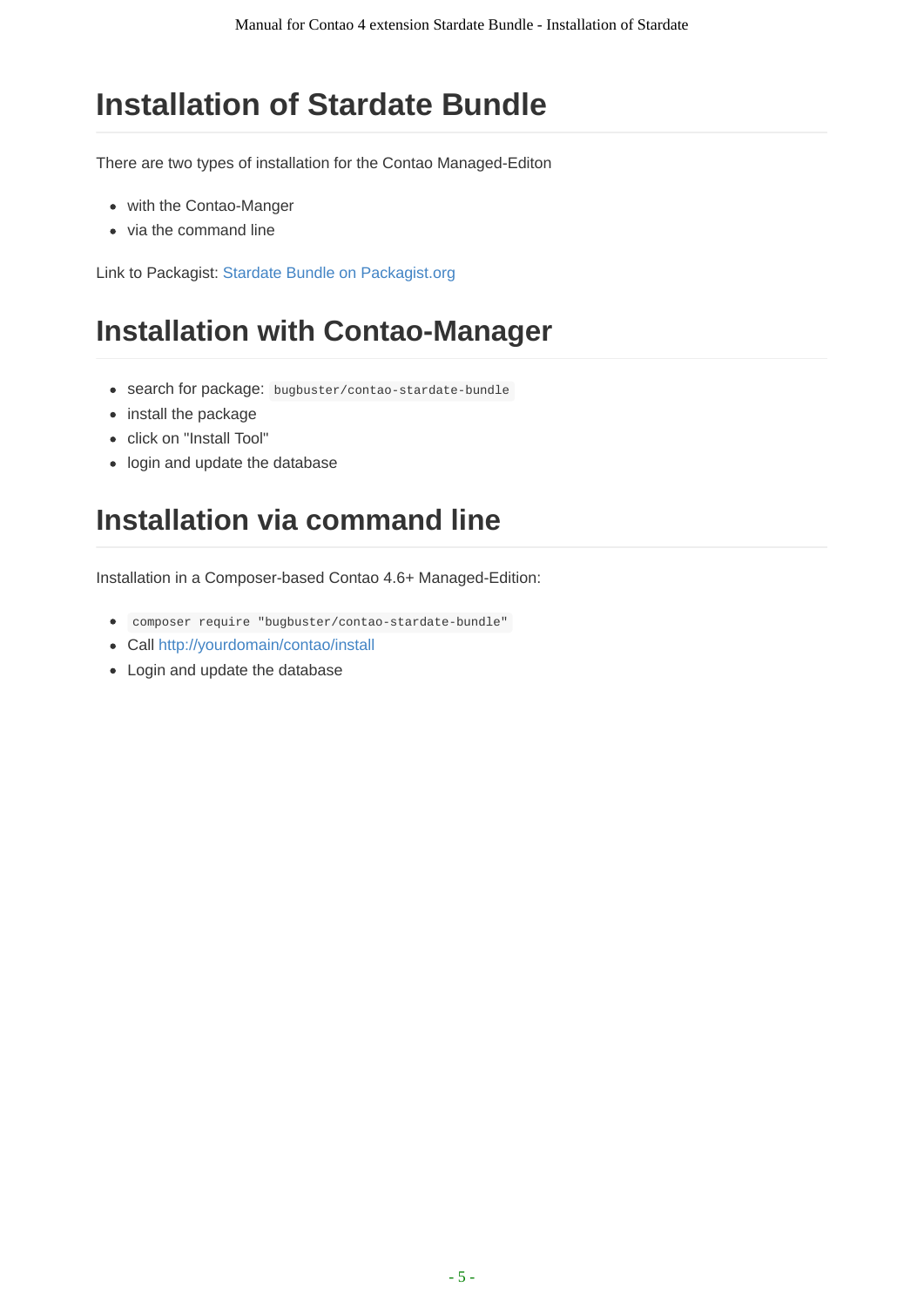# **Overview Front end / Back end**

The Stardate extension is normally only used with insert tags. The calculation type can be selected via the parameter.

However, there is also a content element with which the function can be tested. In the content element "Star Trek Stardate" the calculation type can also be selected.

There are currently 7 calculation types available for selection. The template "ce\_stardate\_default" then displays this.

The description of the Insert-Tags explains the individual species.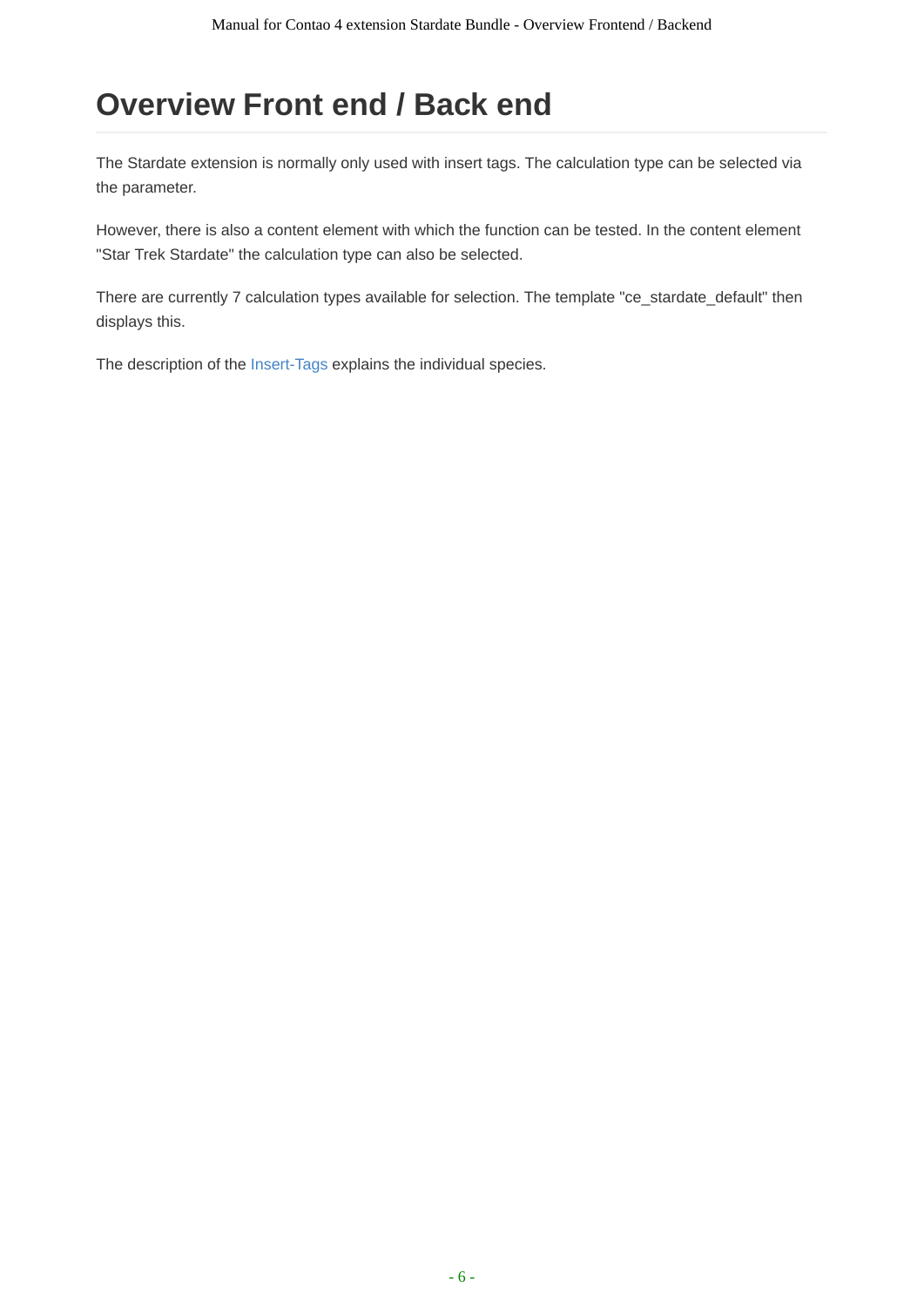# <span id="page-6-0"></span>**Insert-Tags**

The insert tags are used by the content element or manually by the user. These should be used with the flag "uncached" so that they do not end up in the page cache.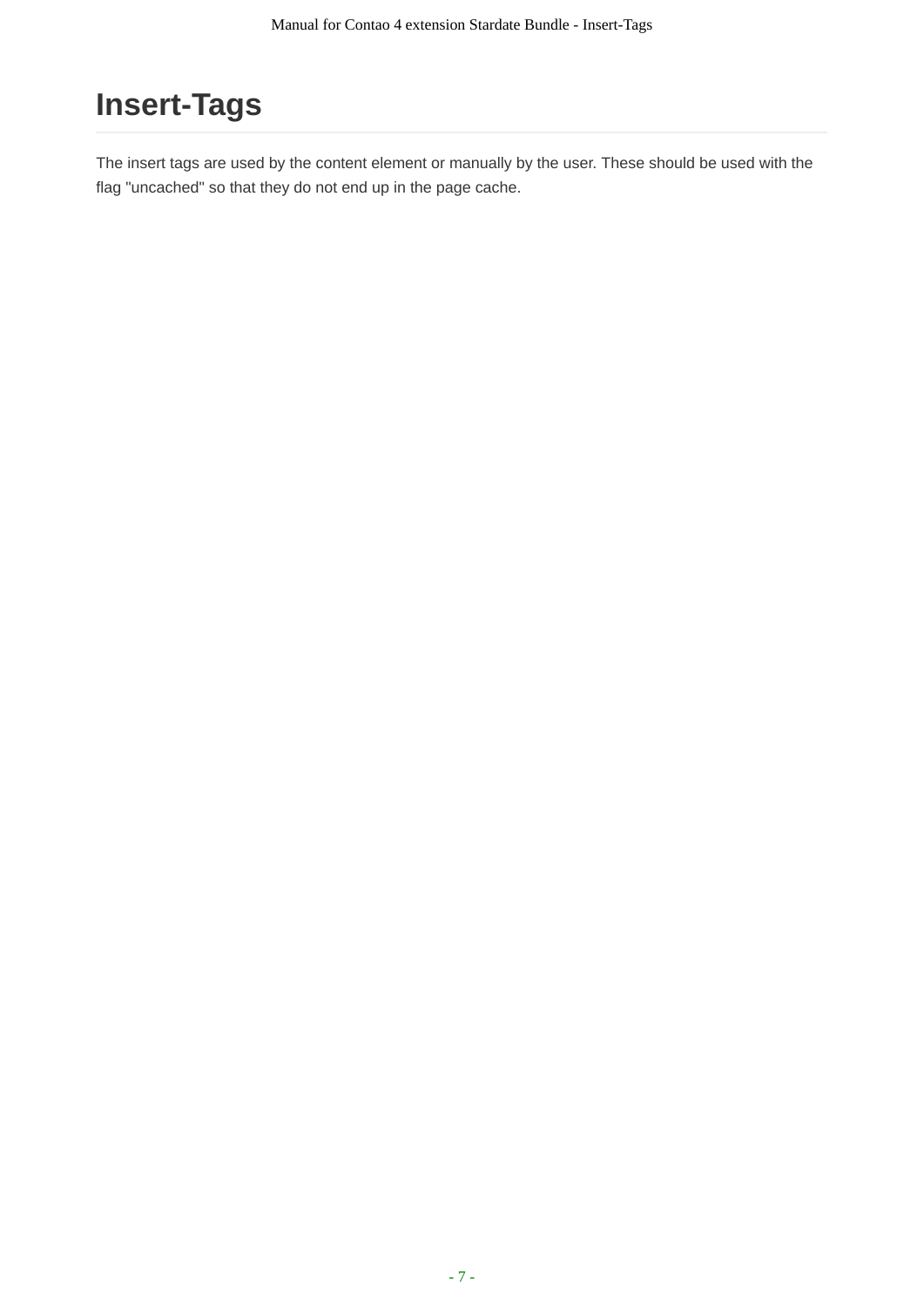## <span id="page-7-0"></span>**Show the Values**

There are the following Insert-Tags to display the values:

```
{{stardate::trekguide_f1|uncached}}
{{stardate::trekguide_f2|uncached}}
{{stardate::trekconnection|uncached}}
{{stardate::trekguide_x11|uncached}}
{{stardate::startrek_tng2323|uncached}}
{{stardate::startrek_tng2322|uncached}}
{{stardate::startrek_tos2265|uncached}}
```
The Insert-Tags are already extended with the flag "uncached", so they are safe from the Contao cache. This means that even if the page comes from the Contao Cache, the values are still updated before being sent to the browser.

The parameter of the Insert-Tag, e.g. "trekguide f1" is the definition of the calculation type.

## **Calculation types**

Examples for 11.05.2019 21:53 o'clock

#### **Fictional Stardate by TrekGuide.com (Today)**

Parameter: trekguide f1

Fictional Stardate by TrekGuide.com, positive result for present time.

Show: YYMM.DD: YY = YYYY-1900

Example: 11905.11

#### **Fictional Stardate by TrekGuide.com (1946)**

Parameter: trekguide\_f2

Fictional Stardate by TrekGuide.com, positive result for present time.

Stardate 00000.0 starts on 14.07.1946, at 6:00 p.m.

Example: 72824.5

#### **Fictional Stardate by TrekConnection.com**

Parameter: trekconnection

Stardate variant by TrekConnection.com, positive result for present time.

Example: 72858.5